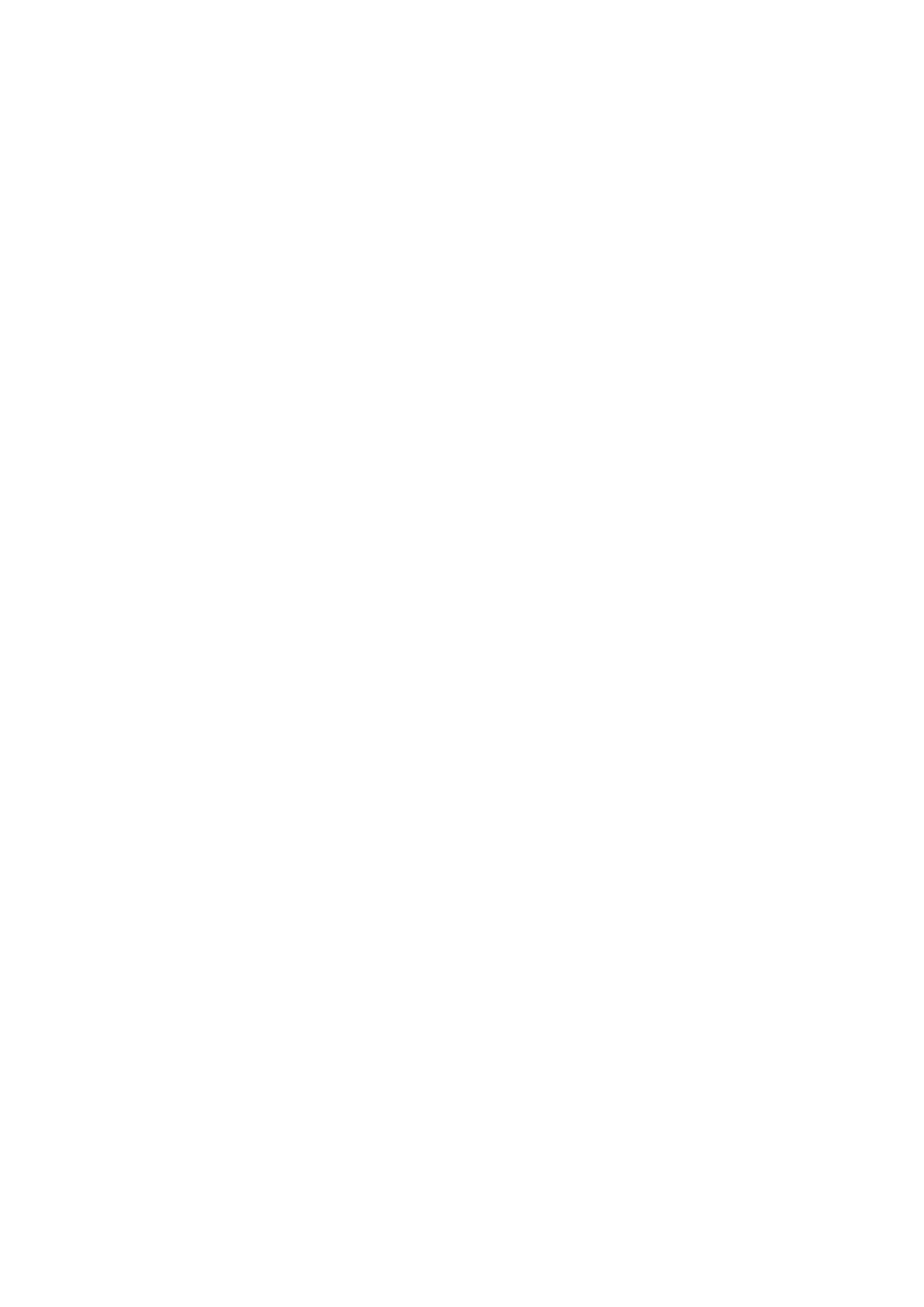# **Contents**

| The Fast-Track Cities initiative              | 2  |
|-----------------------------------------------|----|
| Why cities, why now                           | 2  |
| Cities convene and commit: Seven key messages | 3  |
| Laying the foundation in Melbourne            | 6  |
| Moving forward                                | 12 |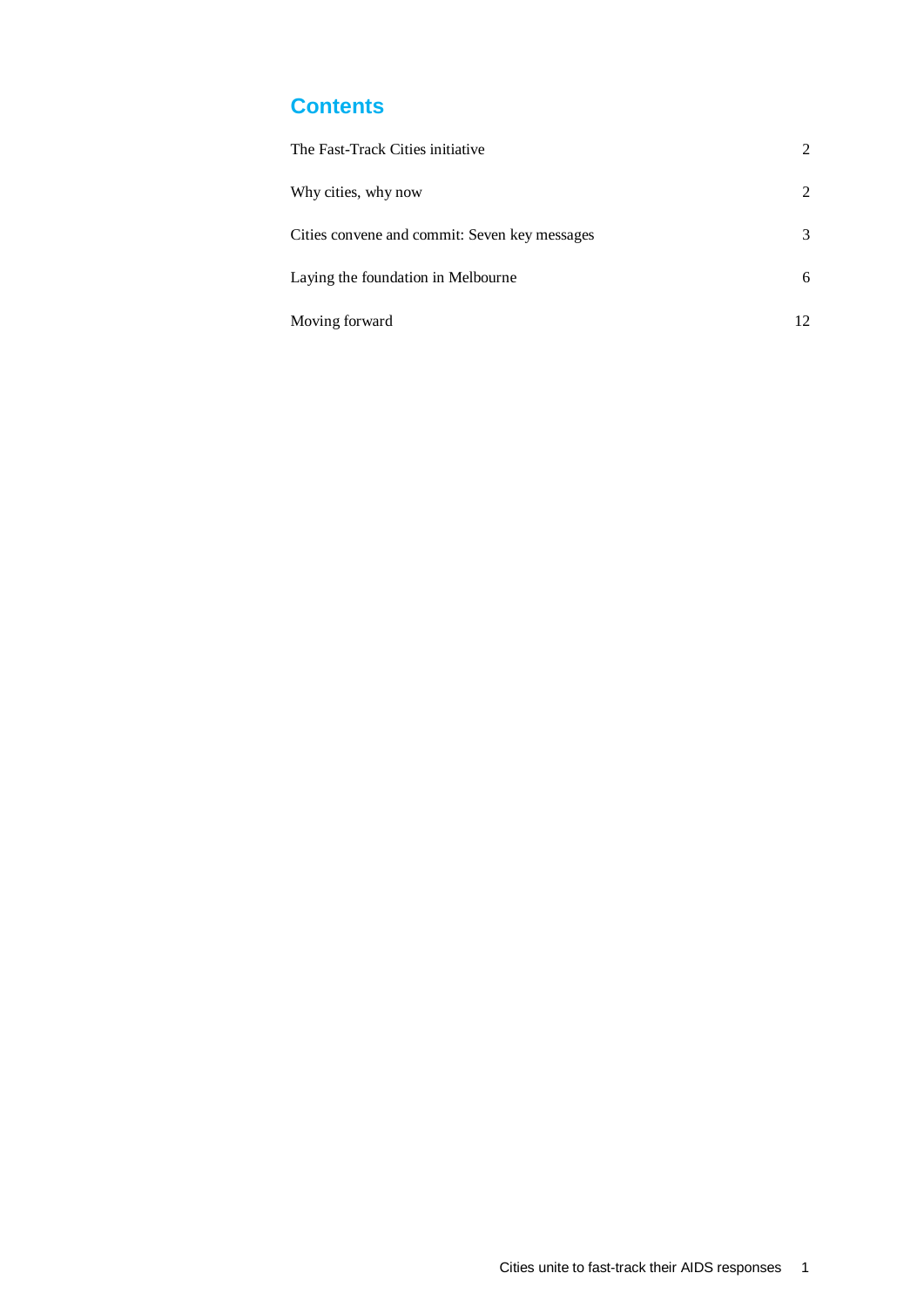# **THE FAST-TRACK CITIES INITIATIVE**

Ending the AIDS epidemic by 2030 is feasible if the world's major cities act immediately and decisively to Fast-Track their AIDS responses by 2020. Success will rely upon cities frontloading investments and stepping up the pace of delivering HIV services, especially the roll-out of antiretroviral therapy.

That is why, on World AIDS Day 2014, mayors and other city leaders from around the world joined with representatives of civil society and international organizations to launch the Paris Declaration on Fast-Track Cities, pledging to achieve the 90-90-90 targets by 2020. These Fast-Track targets further call for reducing new adult HIV infections to fewer than 500 000 people worldwide and eliminating HIV-related stigma and discrimination.



90% of people living with HIV

90% of people who know their<br>treatment. treatment.

90% of people on treatment loads.

# **WHY CITIES, WHY NOW**

Cities are vibrant hubs of economic growth, learning and innovation, creativity and community dynamism, which make them ideal platforms for developing better, fairer societies.

Cities are recognized as important actors on global issues – reflecting the rapid pace of urbanization, the economic power of cities, a new sense of civic pride and the pressure to act locally in the face of the limits of national and global governance. As the bridge between global action and everyday life, cities will define the future of health.

*"Our duty is, above all, a human one. As elected representatives, our choice is to demonstrate solidarity. In Paris, we are determined to take responsibility and to live up to our commitments."*

# *Anne Hidalgo, Mayor of Paris, France*

In all regions of the world, cities and urban areas bear a large share of the global HIV burden. As urban populations continue to rapidly grow, cities may also contend with growing HIV epidemics if urgent and effective action is not taken. Cities are also home to deep, and in some places growing, inequity, which stands in the way of development.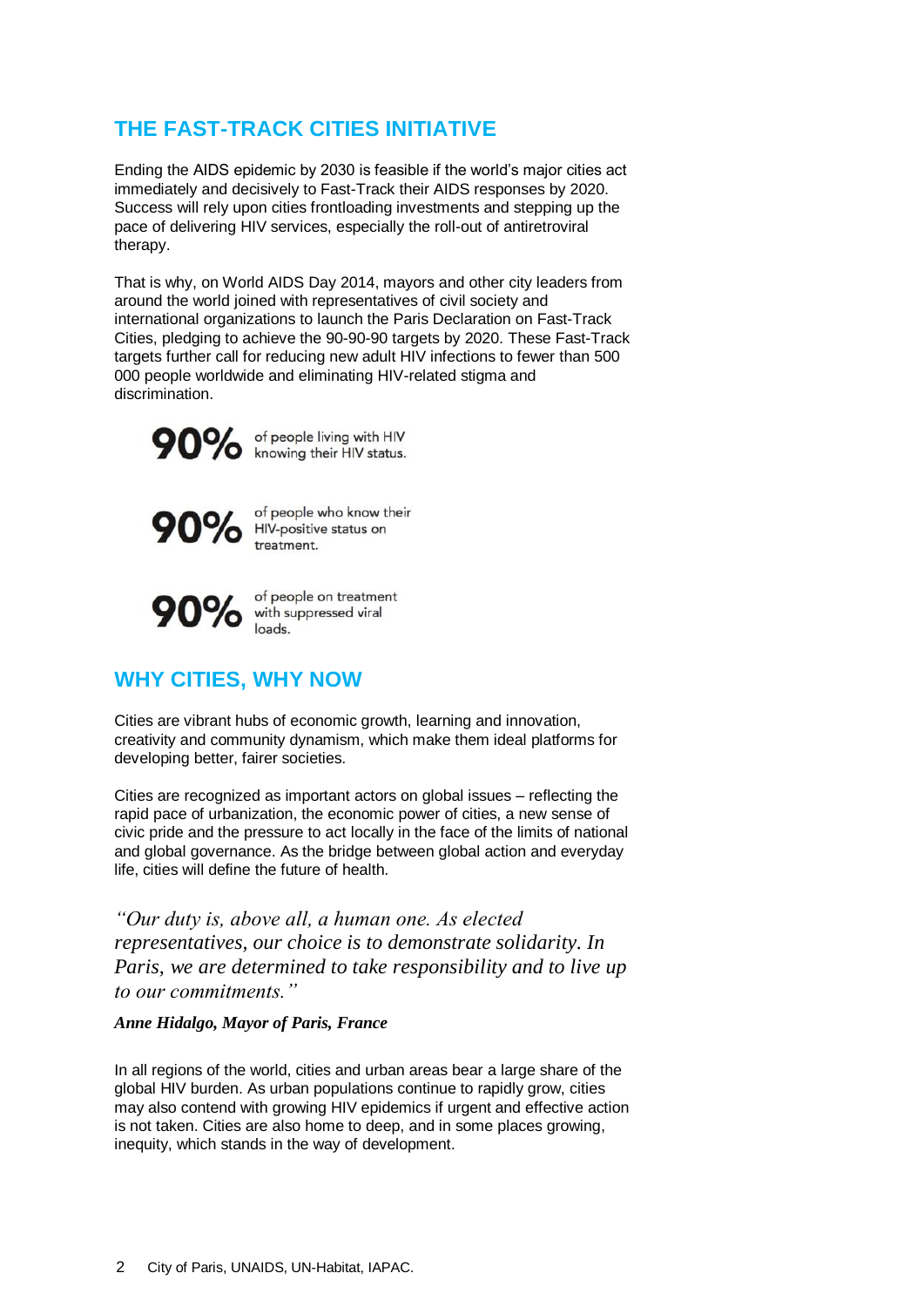In places with large AIDS epidemics, the numbers of people living with HIV in urban areas are so high that effective city-level action is likely to influence national outcomes. Even where the epidemic is smaller, cities are home to large numbers of people belonging to key populations at higher risk of HIV infection but which often receive limited attention in HIV programmes. Ending the epidemic requires ensuring that resources, services and support for preventing and treating HIV reach the populations and places most in need. Cities offer unique opportunities for doing this.

The Fast-Track Cities initiative challenges mayors to become health leaders and innovators. It seeks to unite the global and local, political and technical dimensions of responding to HIV and engages a diverse breadth of stakeholders and sectors to achieve rapid progress. A Fast-Track response can support cities to improve social equality for people affected by and living with HIV. It can also pave the way for cities to address related public health challenges in new and innovative ways while tackling social, legal, and economic barriers that deprive many people of the full benefits of city life.

# **CITIES CONVENE AND COMMIT: SEVEN KEY MESSAGES**

On World AIDS Day, 1 December 2014, local and global leaders embraced the Fast-Track Cities initiative at an event hosted by the Mayor of Paris, Anne Hidalgo, and co-convened by the Joint United Nations Programme on HIV/AIDS (UNAIDS), the United Nations Human Settlements Programme (UN-Habitat) and the International Association of Providers of AIDS Care



<sup>(</sup>IAPAC).

*"This movement will carry action against all injustice. We cannot allow people to continue to be excluded from services because of their sexual orientation, their social status, or because they were not born privileged. Our laws cannot isolate, and should not discriminate. Mayors: only with your leadership, can we get to the end of AIDS."*

*Michel Sidibé, Executive Director of UNAIDS*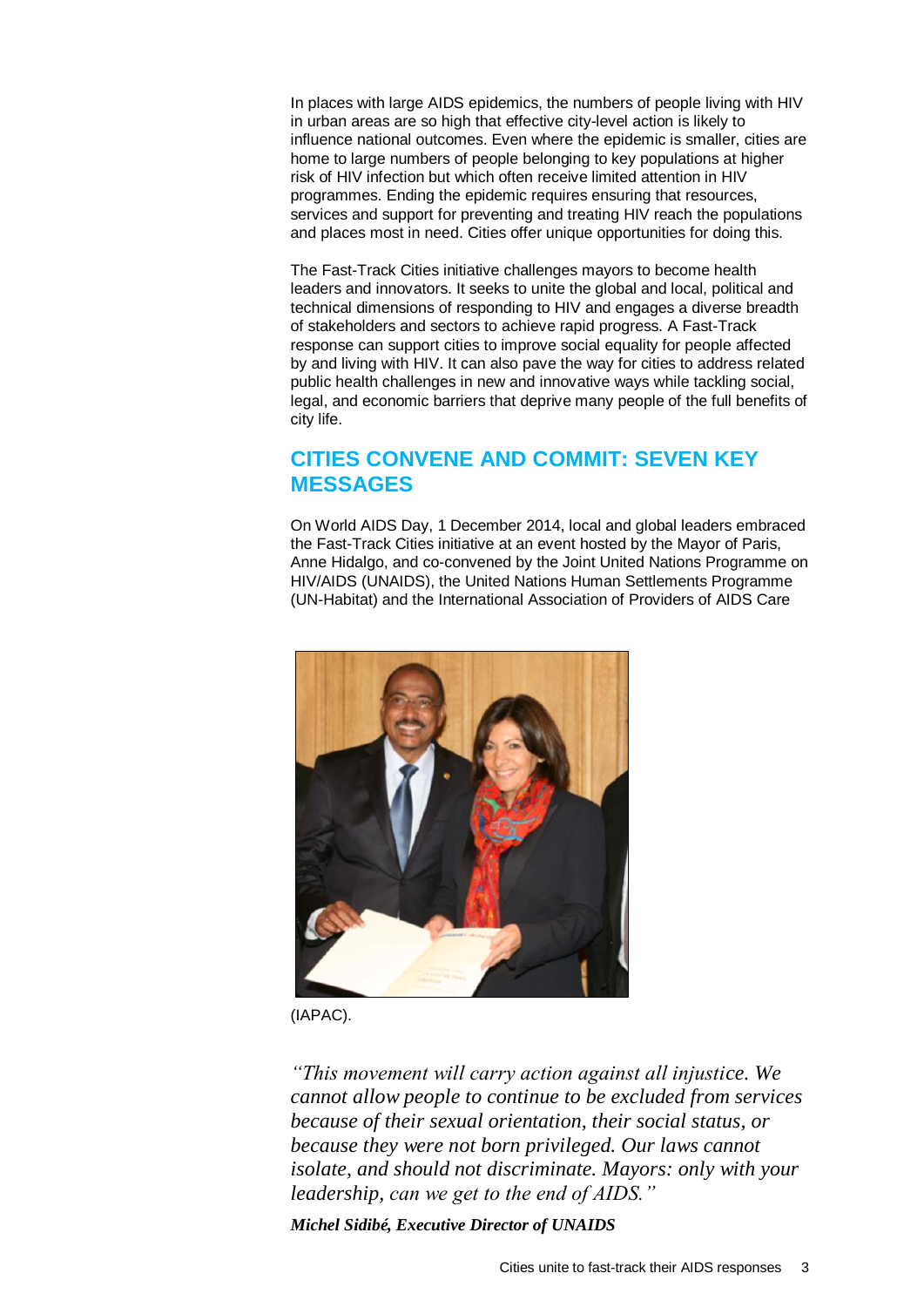# **FAST-TRACK CITIES**

(as of 1 December 2014)

● Abidjan, Côte d'Ivoire ● Accra, Ghana ● Algier, Algeria ● Amsterdam, Netherlands

● Bamako, Mali ● Bangkok, Thailand ● Bucharest, Romania ● Casablanca, Morocco

- Cotonou, Benin Curitiba, Brazil Dakar, Senegal Dar es Salaam, United Republic of Tanzania
	- Douala, Cameroon Durban, South Africa East Delhi, India Geneva, Switzerland
		- Kingston, Jamaica Kinshasa, Democratic Republic of the Congo Lagos, Nigeria
			- Libreville, Gabon Lilongwe, Malawi Maputo, Mozambique Nairobi, Kenya ● Paris, France ● Port-au-Prince, Haiti ● Salvador, Brazil

*"We must seize this moment of unprecedented scientific opportunity to rapidly reduce the number of new HIV infections and end AIDS-related deaths. Achieving our targets requires leveraging existing city programmes and resources and implementing locally tailored and locally led interventions to address HIV prevention, testing and treatment gaps."*

*José M. Zuniga, President/CEO of IAPAC*

Leaders representing 26 cities as well as civil society networks and international organizations shared experiences, successes and ongoing challenges as well as the resolve to take bold actions and lead a global movement to achieve the 90-90-90 targets by 2020. Fast-Track City event participants emphasized the unique opportunities for cities to rapidly transform the AIDS response, with the focused and sustained support of city-level, national and international partners. They further highlighted the importance of quickly scaling up access to HIV testing and treatment services, eliminating stigma and discrimination and significantly reducing new HIV infections. The following are seven key messages from the event:

## **Message 1: Cities must lead the Fast-Track Cities initiative**

Over the course of two days, city leaders recognized that an effective AIDS response means putting people at the centre and integrating human rights protections into strategic urban planning. They also agreed that health services need to be decentralized, efficient and accessible to all, including poverty mitigation and an effective tuberculosis response, where relevant. Participants emphasized that such aspects of urban development are most efficiently carried out by municipal and local authorities.

*"We must ensure that mayors are better integrated in decision-making mechanisms on AIDS and have an active role in communities. We must pursue decentralization in power, roles and influence. Mayors should do more, and be enabled to do more."*

*Fritz Ntone Ntone, Delegate of the Government, Douala, Cameroon*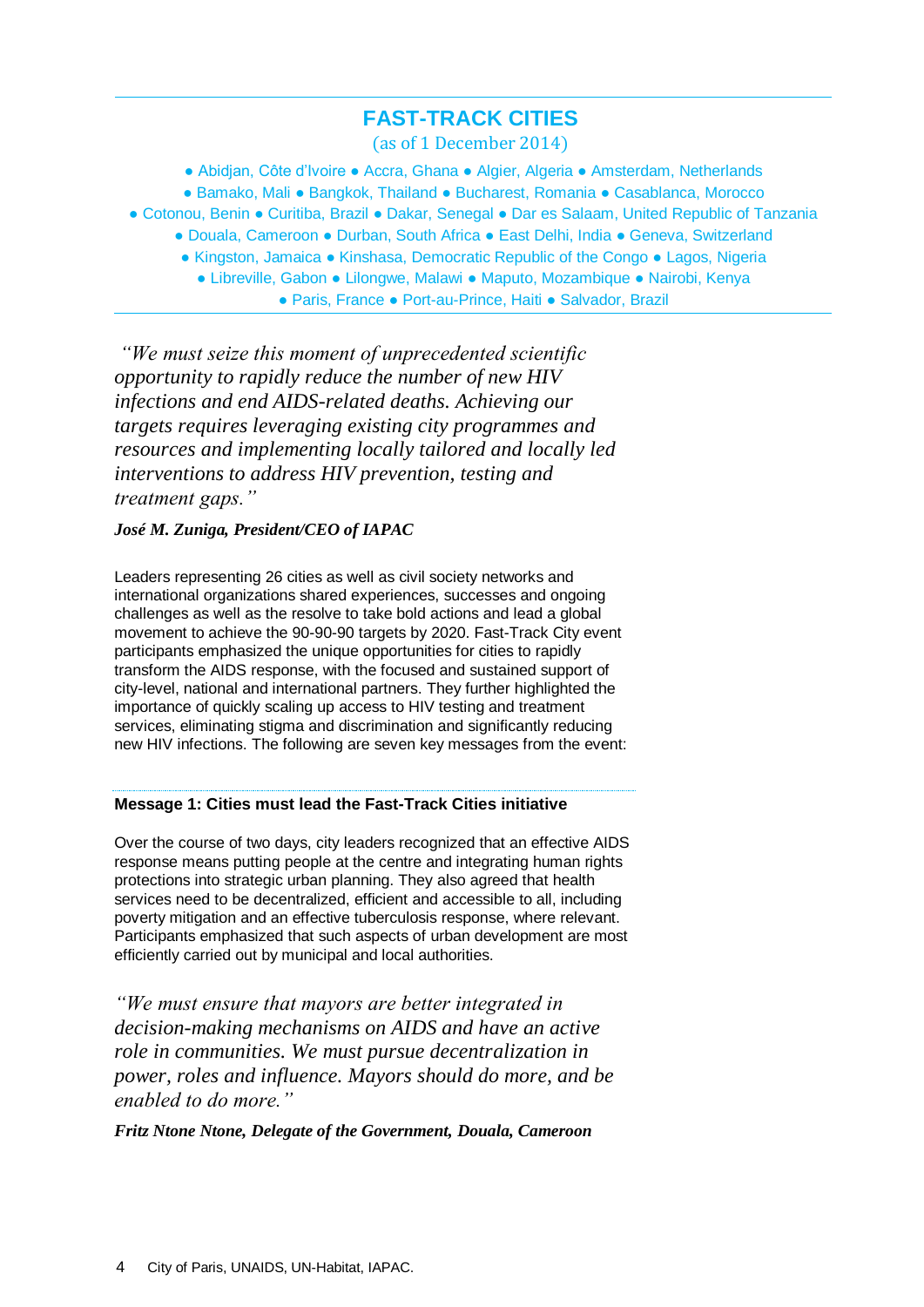*"Cities provide ready, flexible and creative platforms that can contribute to ending the AIDS epidemic in a pragmatic, balanced and efficient way. Cities are where the linkages, trust, respect and inclusiveness that are part of any sustainable solution can be built."*

## *Joan Clos, Executive Director of UN-Habitat*

*"We must decentralize action on AIDS. We must involve mayors. The response cannot be a top down effort executed by provinces. Cities must be involved in each layer of the response."*

*André Kimbuta, Governor, Kinshasa, Democratic Republic of the Congo*

## **Message 2: Stigma and discrimination are our greatest challenges**

City leaders noted that stigma and discrimination must be eliminated in order to reach all people and populations with effective HIV testing, prevention and treatment services. Stigma, discrimination and social exclusion on the basis of sexual orientation, gender, legal status and drug use, for example, increase vulnerability to HIV and impede a more robust AIDS response. These barriers also foster inequality and insecurity and obstruct broader health and development progress. City leaders recognized that discriminatory policies contribute to the epidemic and encouraged each other to explore practical, equitable solutions to ensuring that stigmatized and criminalized populations are able to access HIV and related health services.

Cities will only reach the Fast-Track targets by leaving no one behind: ensuring that marginalized and stigmatized people can access sexuality education, HIV testing and prevention options such as condoms and effective HIV treatment. They must also scale up tuberculosis care. A fasttracked AIDS response requires city leaders to work with vulnerable people and populations at particular risk, including sex workers, people who inject drugs, transgender people and men who have sex with men. Cities must also be free of violence, especially against young women and girls.

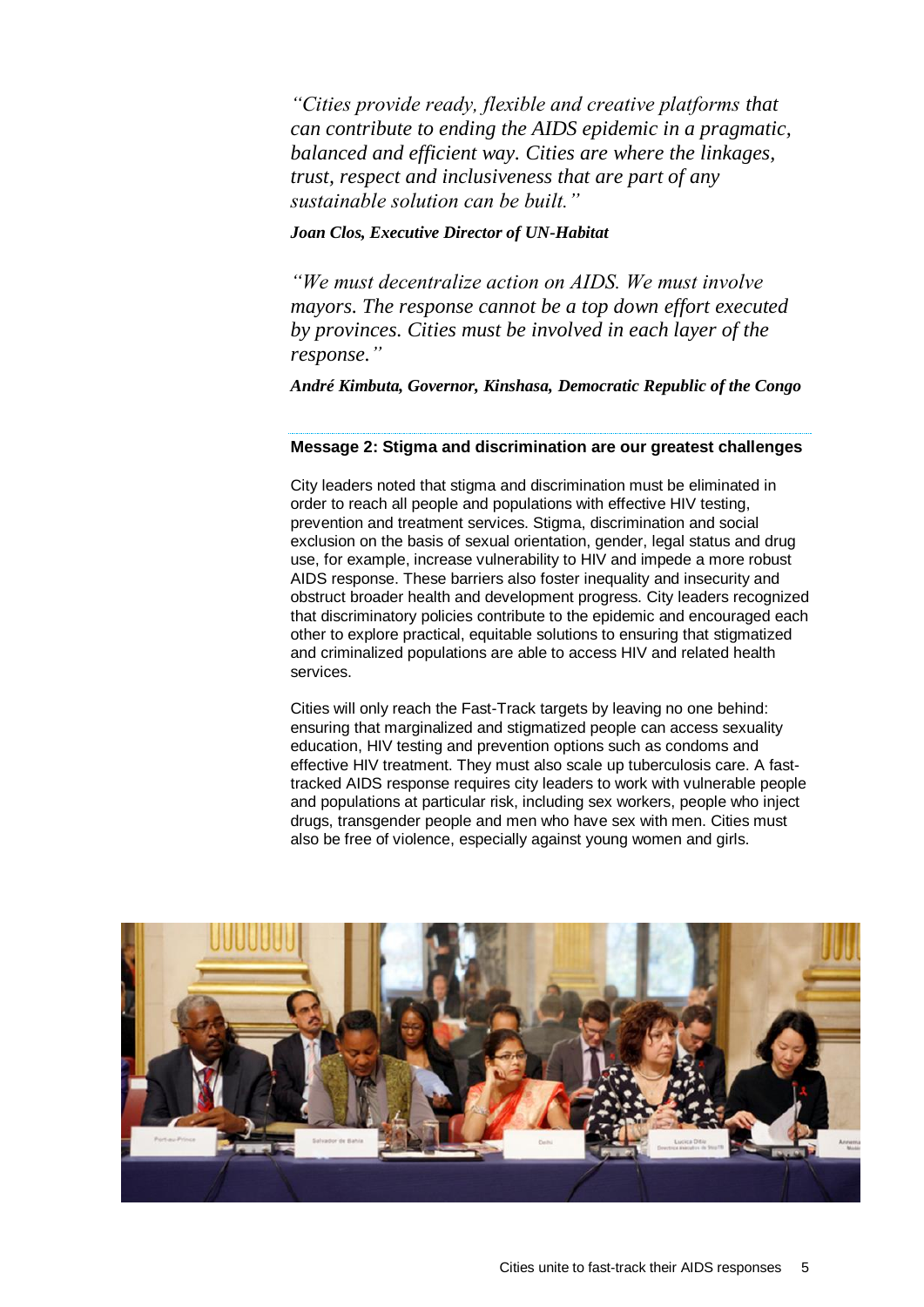*"Violence against women, especially sexual violence, is a violation of human rights. We must stop this injustice." Meenakshi Lekhi, Mayor, East Delhi Municipal Corporation, India*

*"We don't have the capacity at the city level to reach the community of men who have sex with men. How can we do so in a sensitive way?"*

*Willie Chapondera, Worshipful Mayor, Lilongwe, Malawi*

*"Is it possible for criminalized populations to access HIV services and treatment, even if they are free? City leaders must address this contradiction in order to reach 90-90-90."*

*Smarajit Jana, Sonagachi Research and Training Institute, Kolkata, India*

**Message 3: City AIDS responses must serve highly mobile populations, including beyond city limits**

Participants at the Fast-Track Cities event emphasized that HIV epidemics and populations in need of city services stretch beyond municipal boundaries. As economic and intellectual hubs, cities are home to health systems and other relevant infrastructure that attract migrants, transient populations and visitors who also need HIV and other health services.

The city leaders called for support in developing strategies for reaching and serving mobile populations, including beyond city limits.

# **Laying the foundation in Melbourne**

On the sidelines of the 2014 International AIDS Conference in Melbourne, Australia, UNAIDS and the Mayor of Melbourne hosted a Cities for Social Transformation Towards Ending AIDS meeting. This gathering of more than 50 stakeholders from 18 cities, including governors, mayors and national AIDS authorities, helped to build commitment and momentum for a city-led movement for ending the AIDS epidemic in urban settings. City leaders were joined by international partners, including the World Bank, the Global Fund to Fight AIDS, Malaria and Tuberculosis, as well as IAPAC and the International AIDS Alliance.

By generating significant discussion and political consensus about the role that cities can play in ending the AIDS epidemic, the Melbourne meeting laid the foundations for the global Fast-Track Cities event held in Paris on 1 December 2014.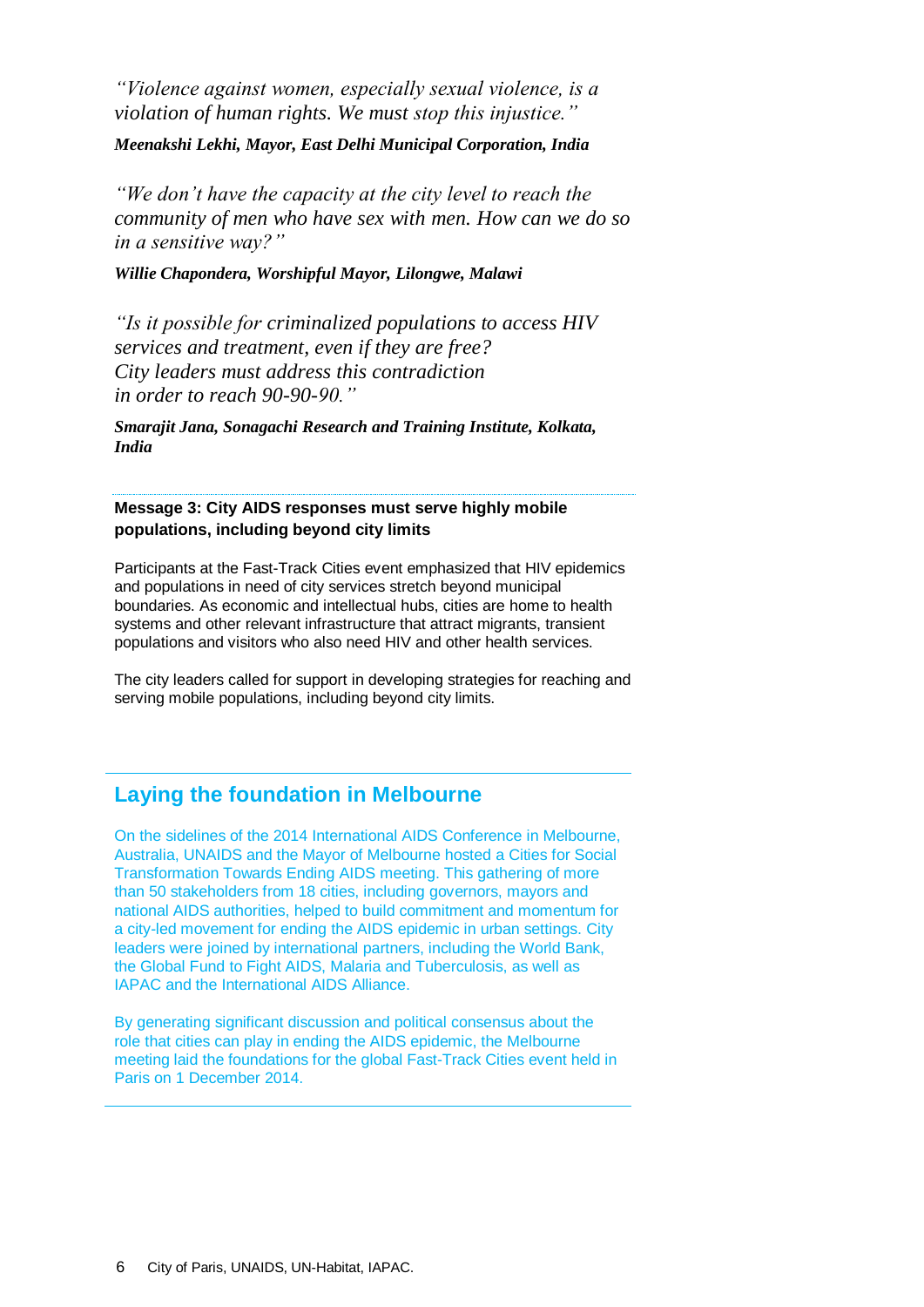*"Treatment is a challenge for us. Lagos has a fractured and mobile social network, the people you see today you don't see next week. Thus to establish a service delivery framework that takes root is extremely difficult."*

## *Aderemi Desalu, Special Assistant for Special Duties, Lagos, Nigeria*

*"Dakar provides treatment services to 44% of Senegal's population of people living with HIV. Dakar attracts people in need of services because we have the technical and human capacity, thus we are responsible for serving a much larger population than just our city's inhabitants."*

*Jean Baptiste Diouf, Deputy Mayor, Dakar, Senegal*

*"As a transit city, Cotonou is very vulnerable and highly exposed. We continue to struggle to ensure adequate access to prevention and treatment, including services to prevent new HIV infections in children."*

*Léhady Soglo, Premier Adjoint to the Mayor, Cotonou, Benin*

# **Message 4: Inclusive and strategic partnerships are critical to accelerating progress**

City leaders emphasized that strategic partnerships across sectors have been at the heart of progress made in their AIDS responses to date, including meaningful partnerships with community-based organizations and networks of people living with and affected by HIV. Civil society participants emphasized that the principle of the greater involvement of people living with HIV/AIDS is not altruism or charity, but a critical tool to ensuring the most relevant and effective responses.

City leaders asked for targeted support from international partners. UNAIDS, UN-Habitat, IAPAC and other partners, including the Stop TB Partnership and the United Nations Development Programme (UNDP), pledged their commitment to supporting mayors in generating strategic information and implementing tailored city plans, with particular attention to reaching key populations.

*"The GIPA principle (greater involvement of people living with HIV/AIDS) is not about charity. It is about effectiveness. We can end AIDS, but not without the meaningful participation of people living with and most at risk of HIV."*

*Phill Wilson, President, Black AIDS Institute*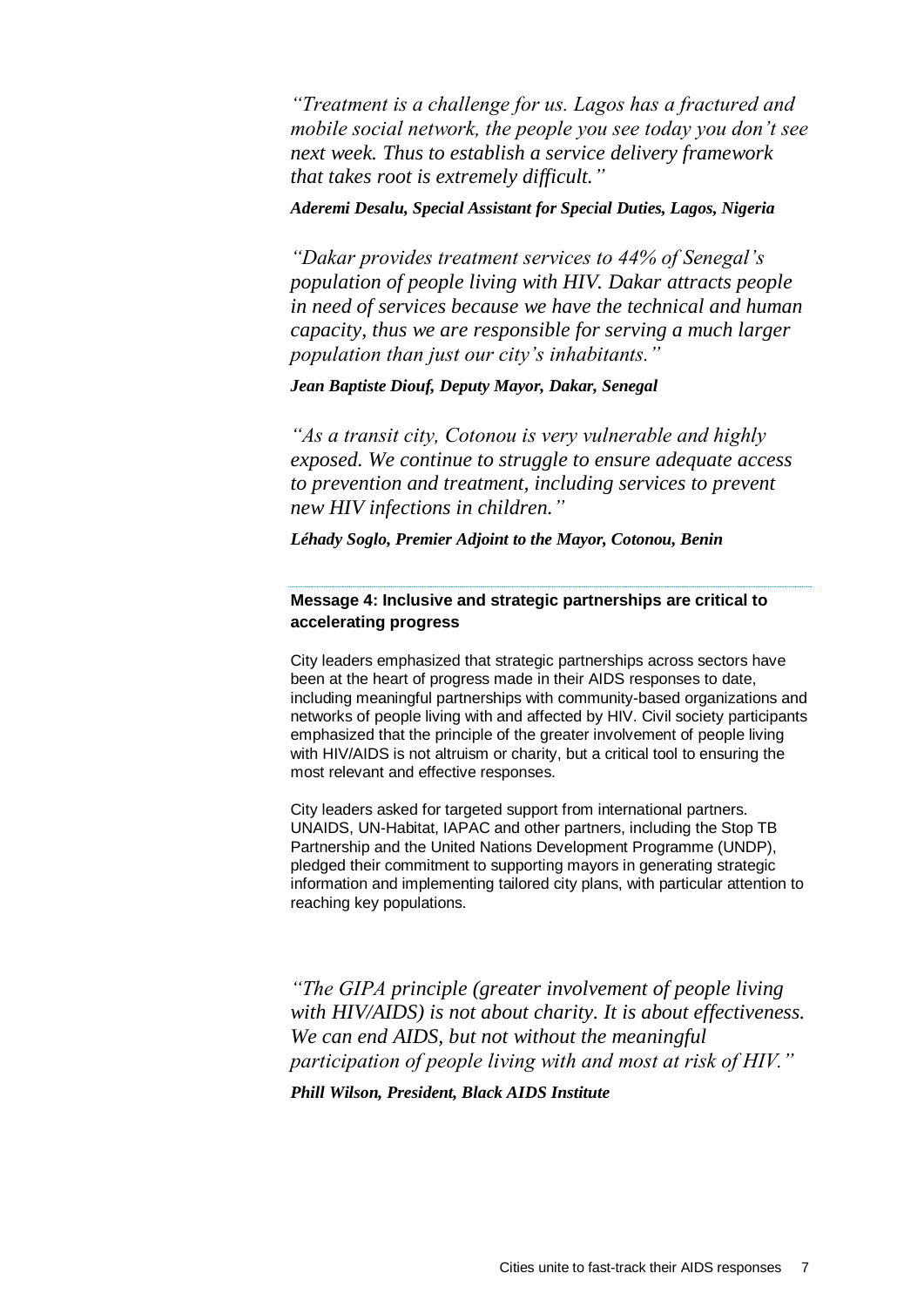

*"Bangkok's AIDS response rests on the strength of multisectoral partnerships. Today, with civil society, we are focusing on innovative projects to reach key populations, such as the GAYBKK club that uses social media to encourage men who have sex with men to take HIV tests and access other HIV prevention and treatment services."*

*Pusadee Tamthai, Deputy Governor of Bangkok, Thailand*

*"In Algiers, we work closely with NGOs (nongovernmental organizations) to ensure universal access to prevention and ensure that no one is left behind. As political leaders, it is our duty to turn promises into action."*

*Nassredine Zenasni, President APC (Mayor), Algiers, Algeria*

*"We are here because we need to be involved in the fight against HIV. We need a paradigm shift in the way cities work with the international community."*

*Rose Ossouka Raponda, Mayor, Libreville, Gabon*

## **Message 5: City leaders need strategic information on their local epidemics and AIDS responses**

The tools, experience and knowledge needed to end the AIDS epidemic exist. City leaders must be empowered with this knowledge and held accountable to their commitments. The mayors recognized that they require support to better monitor what is happening in their local epidemics and AIDS responses, including: how many people can access testing as well as other prevention, counselling and support services; who is getting infected, why and where; how many people enrol in HIV treatment and remain in care; and whether people on HIV treatment achieve viral load suppression. This strategic information is critical to empowering mayors to make decisions, to mobilize support among local leaders and their communities, and to ensure that their AIDS response is tailored to the local epidemic.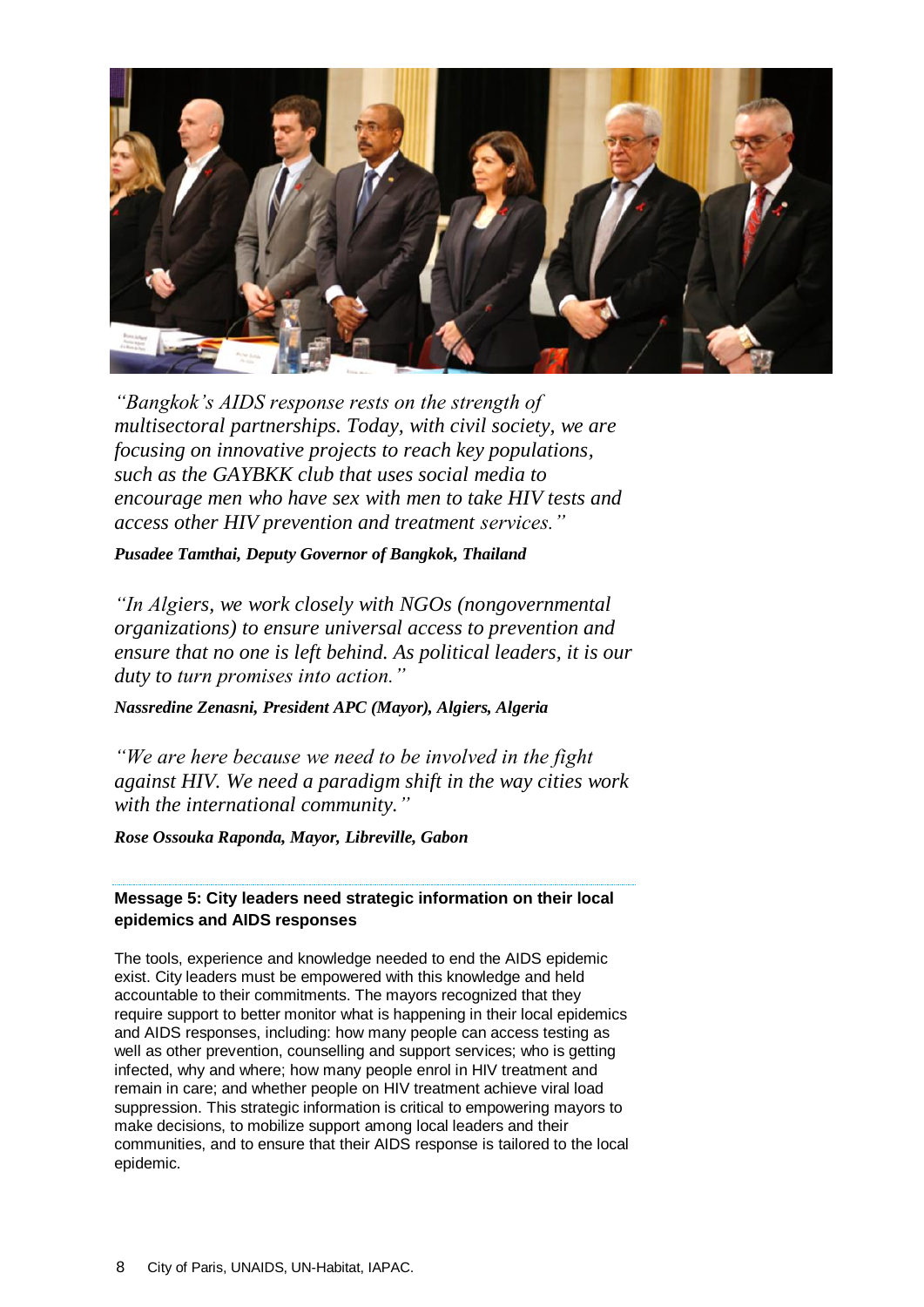*"In Nairobi, we are taking important steps to reach key populations, including sex workers, men who have sex with men and people who inject drugs. We are beginning to understand the size and locations of these populations, and delivering tailored services, including harm reduction."*

*Mercy Kamau, Acting County Executive Committee Member for Health, Nairobi, Kenya*

# **Message 6: Reaching the 90-90-90 targets in cities requires sustainable funding**

Several city leaders voiced their concerns that urgently scaling up AIDS programmes will require additional funding. In order to access available international funding, international partners encouraged cities to develop strong strategic proposals that demonstrate efficiencies and opportunities for impact. Furthermore, cities encouraged each other to explore their own unique opportunities to access innovative funding and support from the private sector.

*"Prevalence is very low in Bamako, but we still have to do more. International and innovative sources of funding must be found."*

*Adama Sangare, Mayor, Bamako, Mali*

*"Accra has been very successful in mobilizing local, private resources for our city's development. Businesses are looking for opportunities to connect with communities. They want to support us. Cities must explore more innovative, resultsbased partnerships with the private sector."*

*Alfred Okoe Vanderpuije, Metropolitan Chief Executive, Accra, Ghana* 

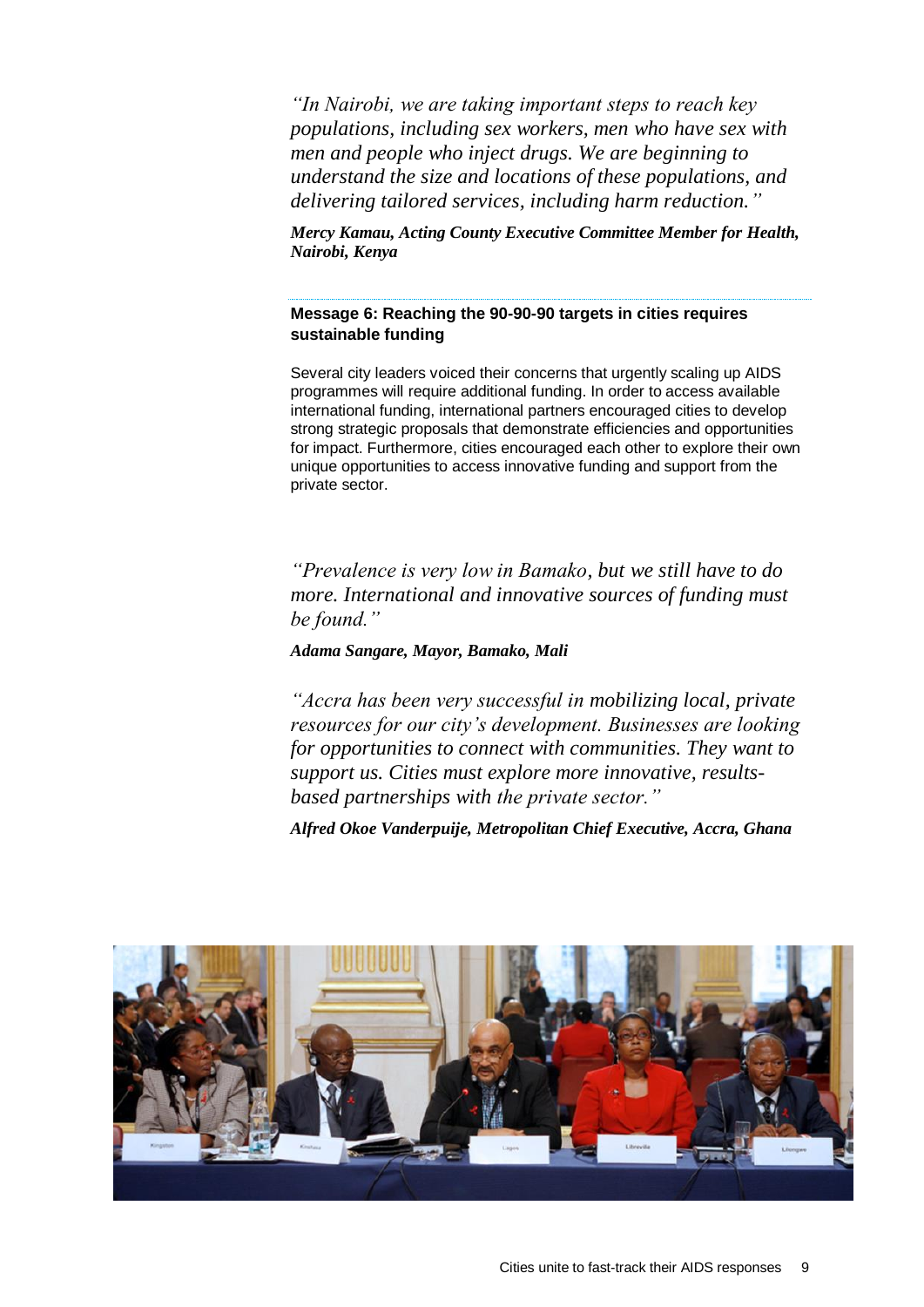*"We hope that this network provides us the opportunity to share experiences on reaching key populations as well as how to mobilize funding to get the job done."*

*Nurbai Calu, Councillor for Health and Social Action, Maputo, Mozambique*

**Message 7: City networks and innovative collaborations must be built and reinforced** 

City leaders expressed their desire to create a platform for action and regular reporting and to build a network of cities so they can come together, share best practices and learn from each other's experiences in the AIDS response. They noted that it was only by working together—through peer support and accountability—that reaching the 90-90-90 targets would be possible by 2020.

*"All decision-makers at local level must cooperate to render the fight against AIDS more effective and to implement the Paris Declaration as soon as possible."*

*Tania Rădulescu, Medical Manager, Bucharest City Hall, Romania*

*"We are here to create a sustainable and dynamic network of partners to share best practices and to learn from another, so that at the end of the day, together, we can we can achieve our goals."*

*Angela Brown-Burke, Mayor of Kingston, Jamaica*

*"We had significant progress in recent years. An increase in diagnosis and treatment has led us to a drastic reduction in mortality and interruption of vertical transmission of HIV in the last year. However, we know that we still need to do more. Fast-Track is an opportunity to do it."*

*Adriano Massuda, Health Secretary, Curitiba, Brazil*

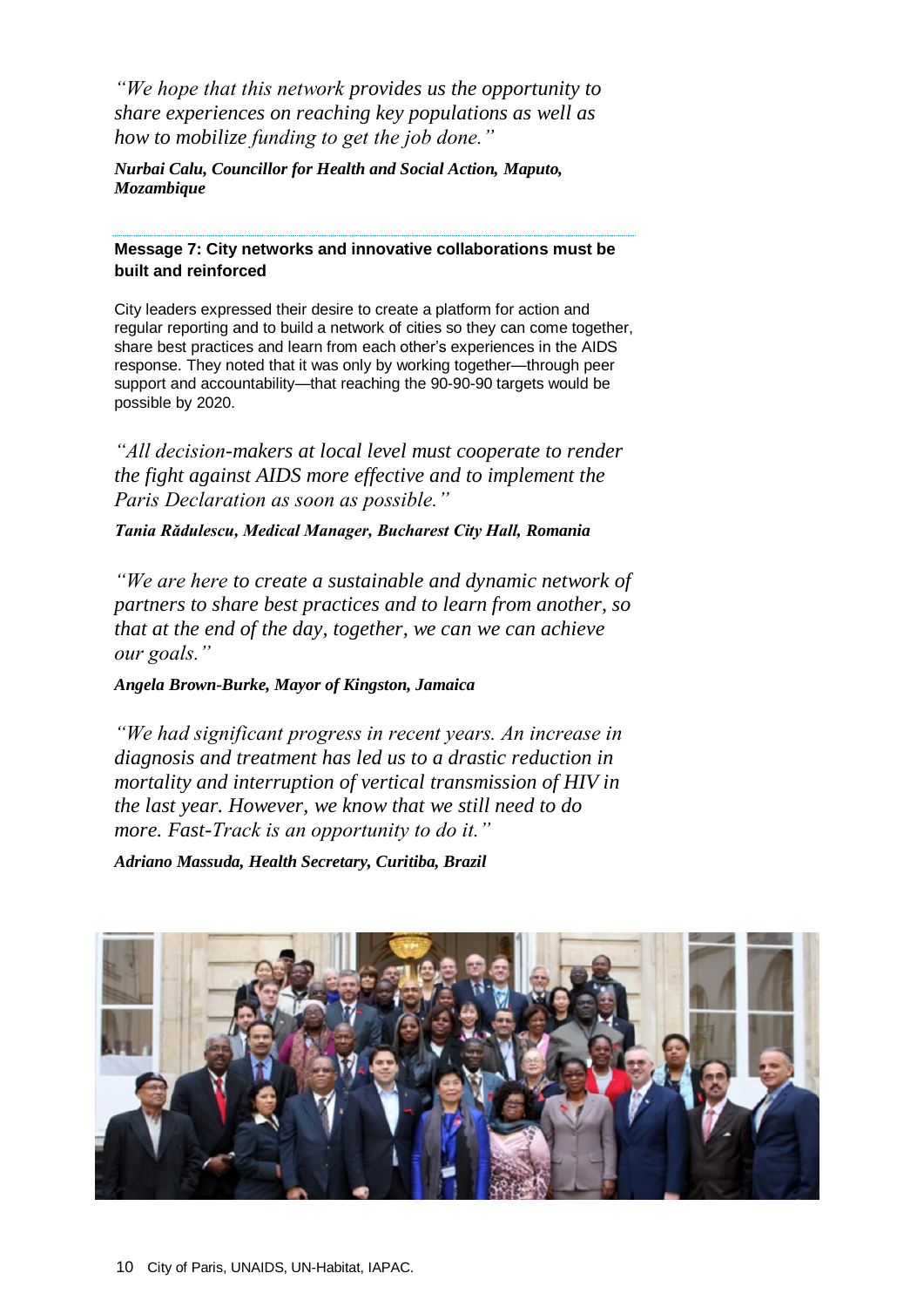**City leaders, civil society and partners voice their hopes, achievements and on-going challenges**

"The city suffered through significant discrimination when HIV first broke out. But we have made major progress through recent efforts. More people are getting tested, and the number of people testing positive is on its way down."

quadrupled the number of centres delivering HIV tests, and hour capacity for post-exposure prophylaxis. We have also established a reference centre specifically for LGBT."

*Celia Oliveira de Jesus, Vice-Mayor, Salvador, Brazil*

"The objective we have set ourselves might be ambitious but it is nevertheless within our reach. In Casablanca, we have a national strategy where every hospital and health centre is well equipped and we are very lucky that civil society is extremely dynamic and fully involved."

*Mohammed Sajid, Président du Conseil de la commune urbaine de Casablanca, Morocco*

"We face many challenges, including funding and how we can procure sufficient drugs for keeping people alive. The war in the eastern region of our country is disrupting access to services. Patients are without treatment. And, of course, the biggest problem we are facing is stigma and discrimination."

*Viktoriia Derkach, All-Ukrainian Network of PLH Ukraine, Kiev, Ukraine*

"Our Operation Sukuma Sakhe programme is a community-led empowerment programme to address poverty, HIV, gender inequality and other family and community priorities. Together government and communities can better understand the challenges faced and provide integrated services closer to where people need them."

*Numvuzo Fransisca Shabalala, Deputy Mayor of eThekwini Municipality, Durban, South Africa*

"We have witnessed a stabilization of the epidemic. New infections have dropped substantially among people who inject drugs thanks to cleaner injecting equipment, methadone and the creation of a safe injection room in 2001."

*Esther Alder, Vice-President of the Administrative Council, Geneva, Switzerland*

"This event marks an historical moment: on World AIDS Day we are bringing together our efforts to end the duel epidemics of HIV and TB. By moving out of the medical environment and, with local political leaders, addressing the social drivers of TB/HIV coinfection, we can reach those people left behind."

> *Lucica Ditiu, Executive Director, Stop TB Partnership*

> > "To ensure local leadership of the AIDS response, we have established permanent standing committees in each of the city's three municipalities and at the city level."

*Didas John Massaburi, Mayor, Dar es Salaam, United Republic of Tanzania*

a holistic internal revolution is person's suffering his own."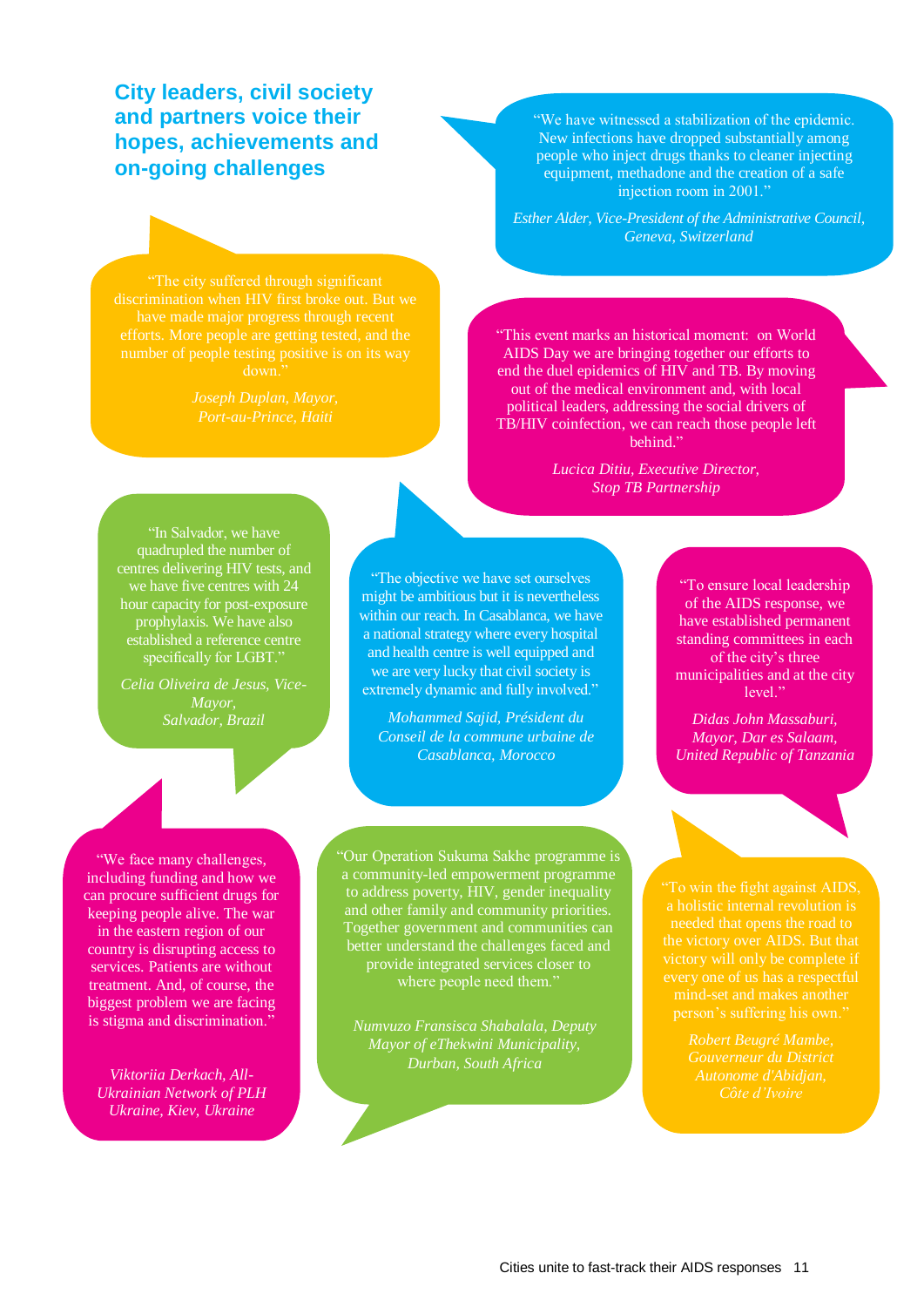# **MOVING FORWARD**

Participants in the Fast-Track Cities event recognized that the aspirations of the Paris Declaration would have meaning and impact only if immediate, focused and sustained action is taken in each city. UNAIDS, UN-Habitat, IAPAC, the City of Paris and other partners committed to supporting city governments, communities and civil society organizations by undertaking the following steps:

- **1.** Develop practical technical guidance for AIDS responses to expand access and uptake of services so that cities can reach the 90-90-90 targets by 2020. This guidance will cover a range of actions, including: target setting; establishing epidemic and response baselines; conducting programmatic gap analyses; linking investments to epidemic needs and geography; reaching key populations; engaging communities; and eliminating stigma and discrimination.
- **2.** Host local consultations, including city-specific consultations with multiple stakeholders, as well as national consultations that engage leaders from a number of cities.
- **3.** Explore opportunities to link and integrate the movement to achieve the 90-90-90 targets to related priorities and existing initiatives for building healthy, sustainable and secure cities (including rolling out multi-disease screening initiatives and reinforcing campaigns to end violence against women, for example).
- **4.** Develop Fast-Track City action plans and budgets aligned with national strategic plans and tailored to cities' own unique governance and service provision structures.

*"Due to an aggressive campaign, including harm reduction, outreach, media, de-stigmatizing testing and normalizing the response by integrating services into the health system, we can report that we have no new infections among drug users. We encourage other cities: be practical, remove the politics, and make it happen."* 

## **Tom van Benthem, Department of Public Health, Amsterdam, Netherlands**

- **5.** Negotiate, develop and secure city buy-in for an accountability mechanism to monitor implementation of the Paris Declaration, with regular monitoring and reporting.
- **6.** Develop the "Paris Network," including by: (1) utilizing and linking to existing city networks; (2) exploring opportunities for twinning, South-South and North-South cooperation; and (3) exploring opportunities for cities to advocate and mobilize other cities in their own countries.
- **7.** Mobilize resources through: (1) supporting cities to identify and develop innovative funding mechanisms at the municipal level, including with the private sector; and (2) exploring available international resources, including from the Global Fund to Fight AIDS, Tuberculosis and Malaria, the US President's Emergency Plan for AIDS Relief (PEPFAR), the Bill & Melinda Gates Foundation and others.

*"We assume people know about HIV, but knowledge is low. As an activist, I seek to break it down to something understandable, something human, something young. Let's talk 90-90-90 today, but when we get home, it must be 'understand, understand, understand.'"*

## **Phindile Sithole Spong, AIDS Activist, Johannesburg, South Africa**